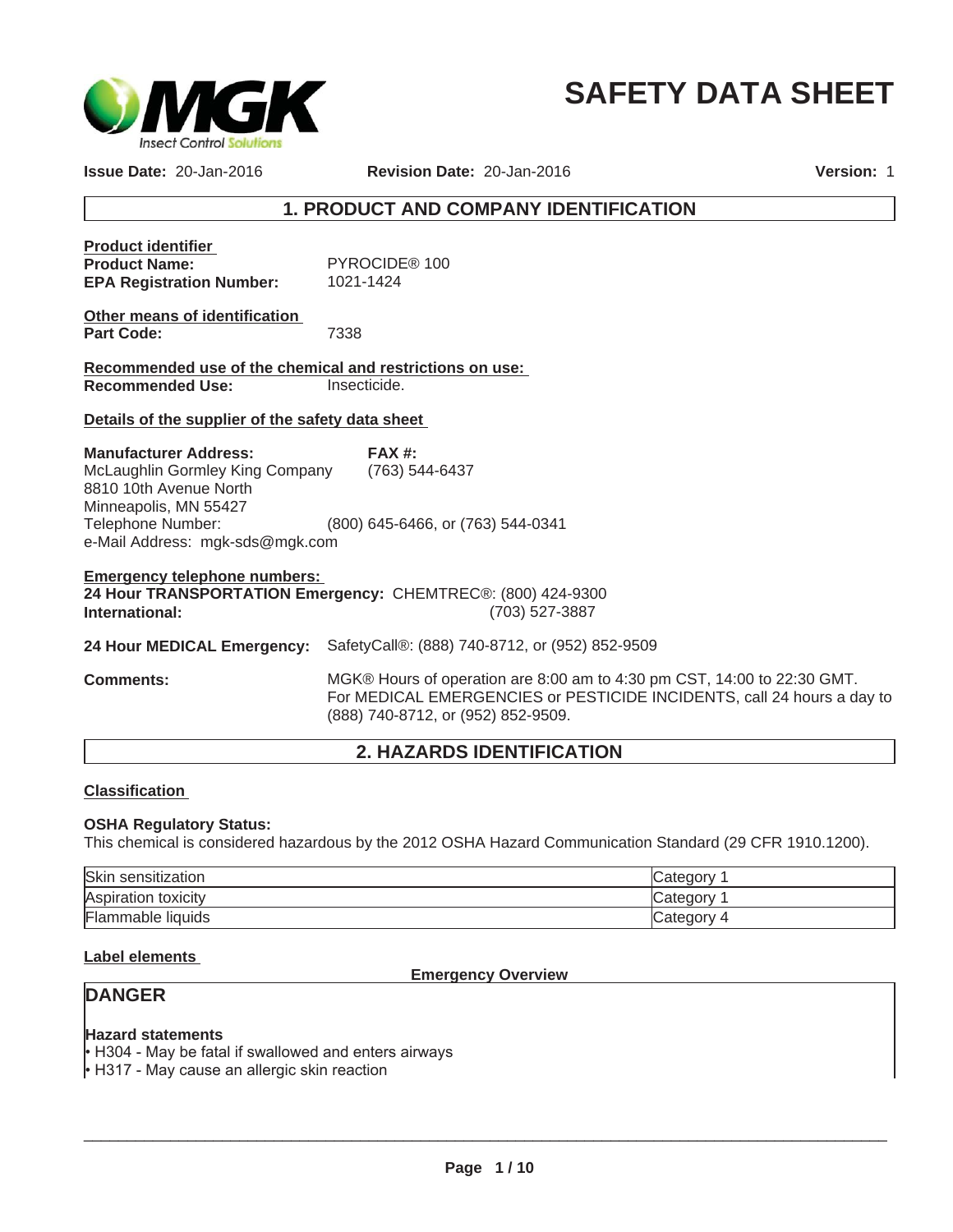

## **Precautionary Statements - Prevention:**

P210 - Keep away from heat/sparks/open flames/hot surfaces. - No smoking

P261 - Avoid breathing dust/fume/gas/mist/vapors/spray

P272 - Contaminated work clothing should not be allowed out of the workplace

P280 - Wear protective gloves/protective clothing/eye protection/face protection

#### **Precautionary Statements - Response:**

P321 - Specific treatment (see Section 4/ First Aid). P302 + P352 - IF ON SKIN: Wash with plenty of soap and water P333 + P313 - If skin irritation or rash occurs: Get medical advice/attention P363 - Wash contaminated clothing before reuse P301 + P310 - IF SWALLOWED: Immediately call a POISON CENTER or doctor/physician P331 - Do NOT induce vomiting P370 + P378 - In case of fire: Use CO2, dry chemical, or foam for extinction

#### **Precautionary Statements - Storage:**

P405 - Store locked up P403 + P235 - Store in a well-ventilated place. Keep cool

#### **Precautionary Statements - Disposal:**

P501 - Dispose of contents/container to an approved waste disposal plant

#### **Hazards not otherwise classified (HNOC):**

Do not use this product in or on electrical equipment due to the possibility of shock hazard.

# **3. COMPOSITION/ INFORMATION ON INGREDIENTS**

| <b>Chemical Name</b>                      | <b>CAS No</b>  | Weight-%              |
|-------------------------------------------|----------------|-----------------------|
| <b>Pyrethrins</b>                         | 8003-34-7      | 1.00                  |
| Piperonyl Butoxide (PBO)                  | $51 - 03 - 6$  | 2.00                  |
| MGK®-264 Insecticide Synergist (n-Octyl   | $113 - 48 - 4$ | 2.87                  |
| bicycloheptene dicarboximide)             |                |                       |
| Petroleum distillates, hydrotreated light | 64742-47-8     | $90<\rightarrow 95$ * |

\*The exact percentage (concentration) of composition has been withheld as a trade secret.

Comments: Ingredients not identified are proprietary or non-hazardous. Values are not product specifications.

# **4. FIRST AID MEASURES**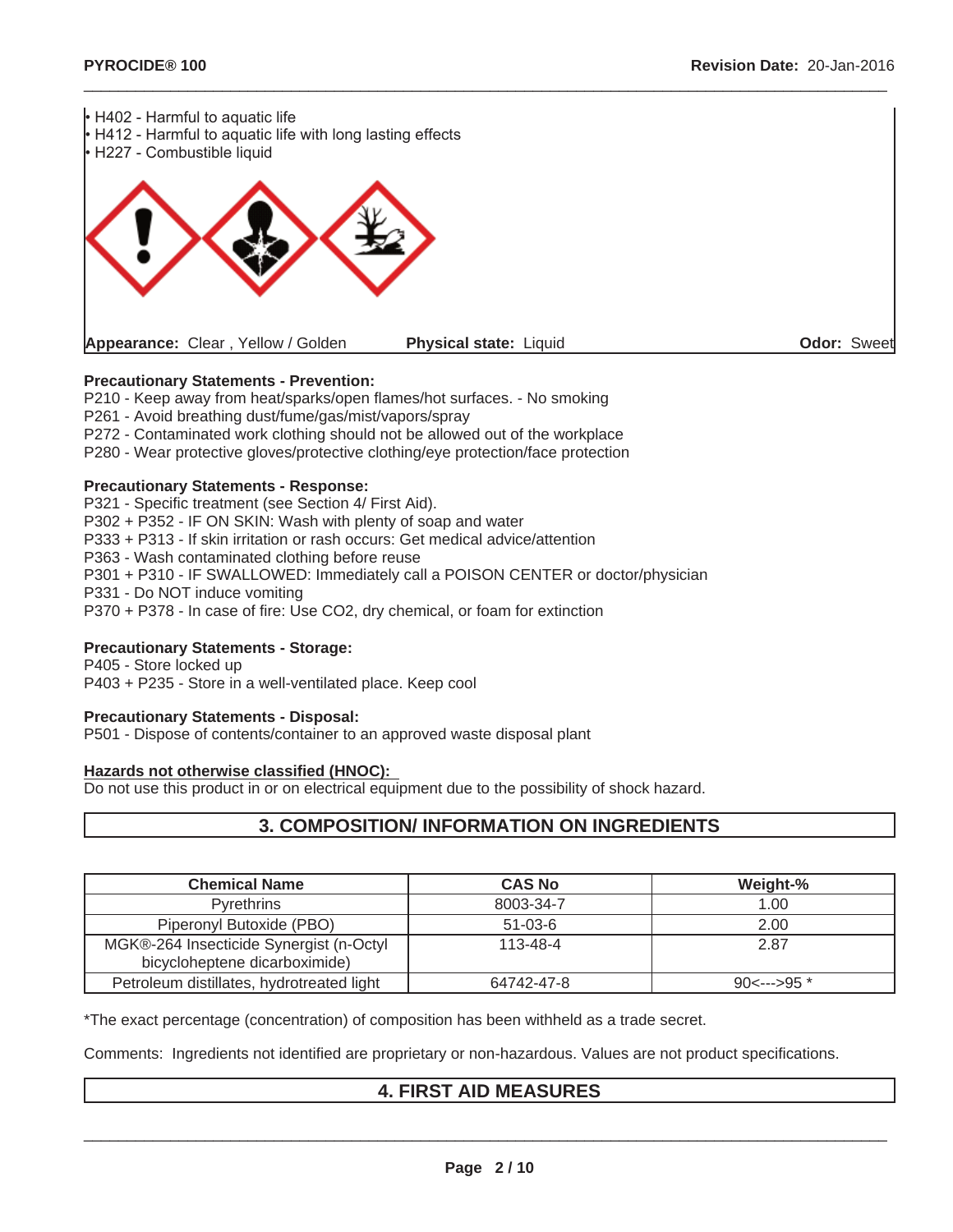## Aspiration pneumonia hazard: • May be fatal if swallowed and enters airways.

## **Description of first aid measures:**

| Eye contact:                                      | Hold eye open and rinse slowly and gently with water for 15-20 minutes. Remove<br>contact lenses, if present, after the first 5minutes, then continue rinsing eye. Call a<br>poison control center or doctor for treatment advice.                                              |
|---------------------------------------------------|---------------------------------------------------------------------------------------------------------------------------------------------------------------------------------------------------------------------------------------------------------------------------------|
| <b>Skin Contact:</b>                              | Take off contaminated clothing. Rinse skin immediately with plenty of water for<br>15-20 minutes. Call a poison control centeror doctor for treatment advice.                                                                                                                   |
| Ingestion:                                        | If swallowed, IMMEDIATELY call a poison control center or doctor for treatment<br>advice. DO NOT give any liquid to the person. Do not induce vomiting unless told<br>to do so by a poison contol center or a doctor. Never give anything by mouth to an<br>unconscious person. |
| Inhalation:                                       | Remove affected person to fresh air. If person is not breathing, call 911 or an<br>ambulance, then give artificialrespiration, preferably mouth-to-mouth if possible.<br>Call a poison control center or doctor for further treatment advice.                                   |
| Self-protection of the First<br><b>Responder:</b> | Use personal protective equipment as required.                                                                                                                                                                                                                                  |
| Note to physicians:                               | Contains petroleum distillates – vomiting may cause aspiration pneumonia.                                                                                                                                                                                                       |
|                                                   | For skin effects, a highly efficient therapeutic agent for Pyrethrin/ Pyrethroid<br>exposure is topical application of tocopherol acetate (Vitamin E).                                                                                                                          |

 $\_$  ,  $\_$  ,  $\_$  ,  $\_$  ,  $\_$  ,  $\_$  ,  $\_$  ,  $\_$  ,  $\_$  ,  $\_$  ,  $\_$  ,  $\_$  ,  $\_$  ,  $\_$  ,  $\_$  ,  $\_$  ,  $\_$  ,  $\_$  ,  $\_$  ,  $\_$  ,  $\_$  ,  $\_$  ,  $\_$  ,  $\_$  ,  $\_$  ,  $\_$  ,  $\_$  ,  $\_$  ,  $\_$  ,  $\_$  ,  $\_$  ,  $\_$  ,  $\_$  ,  $\_$  ,  $\_$  ,  $\_$  ,  $\_$  ,

# **5. FIRE-FIGHTING MEASURES**

## **Suitable extinguishing media**

Use. Dry chemical. Carbon dioxide (CO2). Water spray (fog). Alcohol resistant foam.

#### **Unsuitable extinguishing media:**

Caution: Use of water spray when fighting fire may be inefficient.

**Hazardous combustion products:** Carbon monoxide, Carbon dioxide (CO2).

## **Specific hazards arising from the chemical**

Keep product and empty container away from heat and sources of ignition. Risk of ignition.

**Explosion data Sensitivity to Mechanical Impact:** None. **Sensitivity to Static Discharge:** None.

## **Protective equipment and precautions for firefighters:**

As in any fire, wear self-contained breathing apparatus pressure-demand, MSHA/NIOSH (approved or equivalent) and full protective gear.

| <b>NFPA</b>                       | <b>Health hazards 2</b> | <b>Flammability 2</b>     | <b>Instability 0</b>      | <b>Physical and</b><br><b>Chemical Properties</b> |
|-----------------------------------|-------------------------|---------------------------|---------------------------|---------------------------------------------------|
| <b>HMIS</b>                       | <b>Health hazards 2</b> | <b>Flammability 2</b>     | <b>Physical hazards</b> 0 | <b>Personal protection</b>                        |
| <b>Chronic Hazard Star Legend</b> |                         | * = Chronic Health Hazard |                           |                                                   |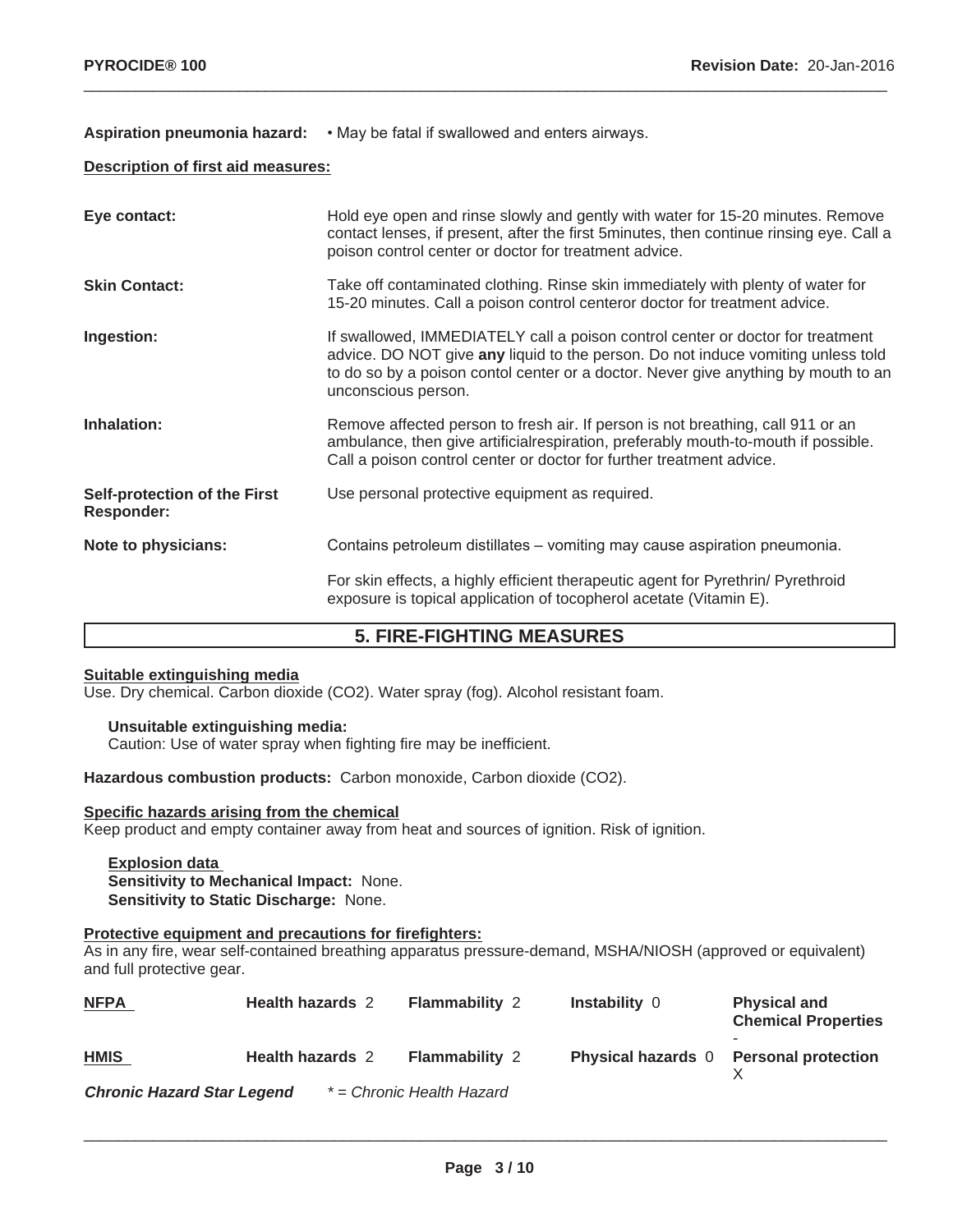# **6. ACCIDENTAL RELEASE MEASURES**

 $\_$  ,  $\_$  ,  $\_$  ,  $\_$  ,  $\_$  ,  $\_$  ,  $\_$  ,  $\_$  ,  $\_$  ,  $\_$  ,  $\_$  ,  $\_$  ,  $\_$  ,  $\_$  ,  $\_$  ,  $\_$  ,  $\_$  ,  $\_$  ,  $\_$  ,  $\_$  ,  $\_$  ,  $\_$  ,  $\_$  ,  $\_$  ,  $\_$  ,  $\_$  ,  $\_$  ,  $\_$  ,  $\_$  ,  $\_$  ,  $\_$  ,  $\_$  ,  $\_$  ,  $\_$  ,  $\_$  ,  $\_$  ,  $\_$  ,

**Personal precautions, protective equipment and emergency procedures**

| <b>Personal precautions:</b>                         | Use personal protective equipment as required. Remove all sources of ignition.<br>Evacuate personnel to safe areas. Keep people away from and upwind of<br>spill/leak. Pay attention to flashback. Take precautionary measures against static<br>discharges.                                                              |
|------------------------------------------------------|---------------------------------------------------------------------------------------------------------------------------------------------------------------------------------------------------------------------------------------------------------------------------------------------------------------------------|
| <b>Environmental precautions:</b>                    | Prevent entry into waterways, sewers, basements or confined areas. Do not flush<br>into surface water or sanitary sewer system. Prevent further leakage or spillage if<br>safe to do so. Prevent product from entering drains. See Section 12 for additional<br>ecological information.                                   |
| Methods and material for containment and cleaning up |                                                                                                                                                                                                                                                                                                                           |
| <b>Methods for containment:</b>                      | Prevent further leakage or spillage if safe to do so.                                                                                                                                                                                                                                                                     |
| Methods for cleaning up:                             | Cover liquid spill with sand, earth or other non-combustible absorbent material.<br>Cover powder spill with plastic sheet or tarp to minimize spreading. Pick up and<br>transfer to properly labeled containers. Soak up with inert absorbent material. Dam<br>up. Take precautionary measures against static discharges. |

# **7. HANDLING AND STORAGE**

## **Precautions for safe handling**

**Advice on safe handling:** Avoid contact with skin, eyes or clothing. Use personal protective equipment as required. Wash contaminated clothing before reuse. Do not breathe dust/fume/gas/mist/vapors/spray. Do not eat, drink or smoke when using this product. Use with local exhaust ventilation. All equipment used when handling the product must be grounded. Keep away from heat/sparks/open flames/hot surfaces. - No smoking. Take necessary action to avoid static electricity discharge (which might cause ignition of organic vapors). For more information, see product label.

#### **Conditions for safe storage, including any incompatibilities**

**Storage Conditions:** Keep container tightly closed in a dry and well-ventilated place. Keep out of the reach of children. Keep away from heat, sparks, flame and other sources of ignition (i.e., pilot lights, electric motors and static electricity). Keep containers tightly closed in a cool, well-ventilated place. Keep away from heat. Keep in properly labeled containers. For more information, see product label.

# **8. EXPOSURE CONTROLS/ PERSONAL PROTECTION**

#### **Control parameters**

**Exposure Guidelines:** This product, as supplied, does not contain any hazardous materials with occupational exposure limits established by the region specific regulatory bodies.

| <b>Chemical Name</b>                                       | <b>ACGIH TLV</b>        | <b>OSHA PEL</b>                                              | <b>NIOSH IDLH</b>                                      | <b>Supplier OEL</b>                          |
|------------------------------------------------------------|-------------------------|--------------------------------------------------------------|--------------------------------------------------------|----------------------------------------------|
| Pyrethrins<br>8003-34-7                                    | TWA: $5 \text{ mg/m}^3$ | TWA: $5 \text{ mg/m}^3$<br>(vacated) TWA: $5 \text{ mg/m}^3$ | IDLH: $5000 \text{ mg/m}^3$<br>TWA: $5 \text{ mg/m}^3$ |                                              |
| Petroleum distillates,<br>hydrotreated light<br>64742-47-8 |                         |                                                              |                                                        | TWA: 100 ppm<br>TWA: $525$ mg/m <sup>3</sup> |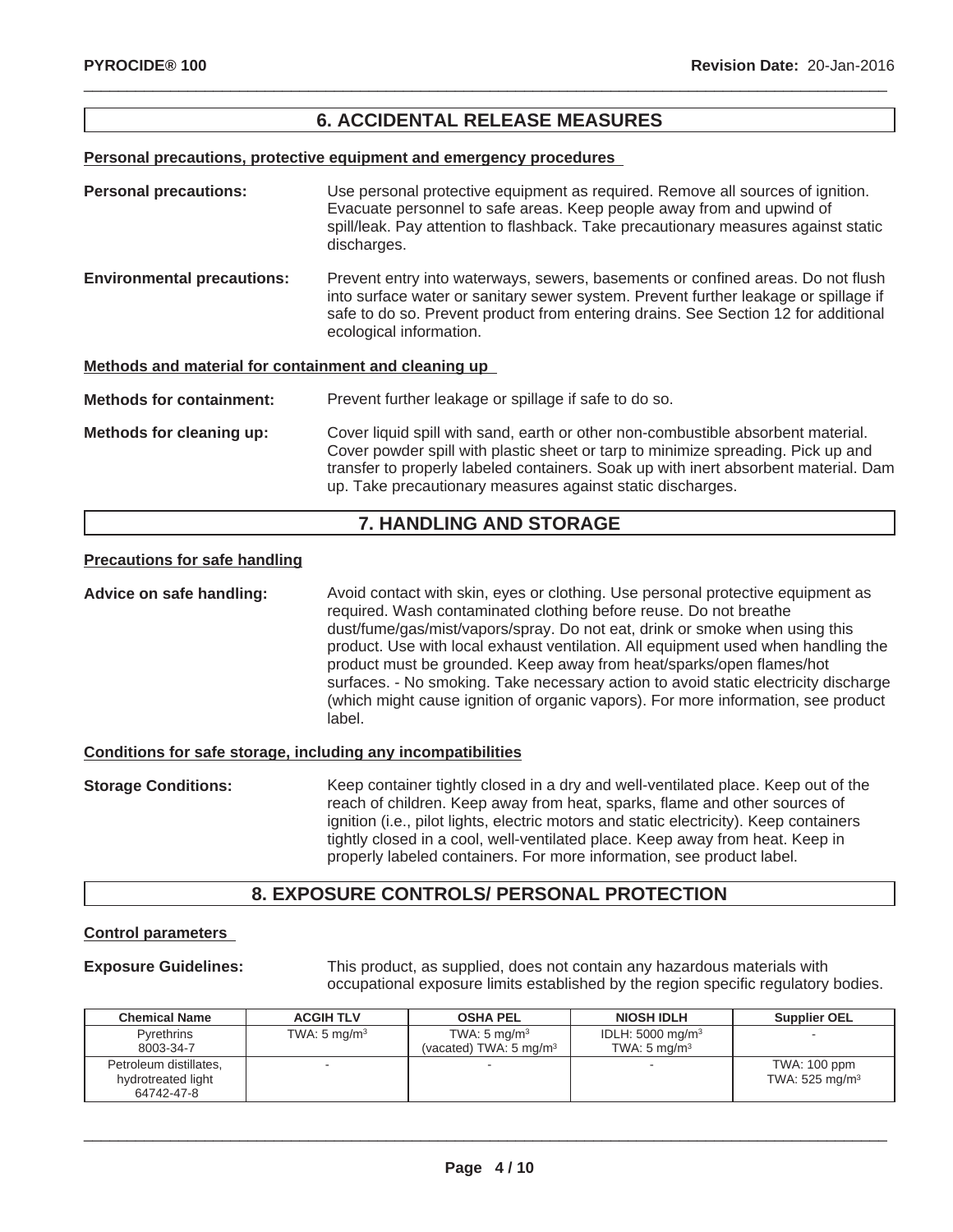#### *NIOSH IDLH Immediately Dangerous to Life or Health*

**Other Information:** Vacated limits revoked by the Court of Appeals decision in AFL-CIO v. OSHA, 965 F.2d 962 (11th Cir., 1992).

 $\_$  ,  $\_$  ,  $\_$  ,  $\_$  ,  $\_$  ,  $\_$  ,  $\_$  ,  $\_$  ,  $\_$  ,  $\_$  ,  $\_$  ,  $\_$  ,  $\_$  ,  $\_$  ,  $\_$  ,  $\_$  ,  $\_$  ,  $\_$  ,  $\_$  ,  $\_$  ,  $\_$  ,  $\_$  ,  $\_$  ,  $\_$  ,  $\_$  ,  $\_$  ,  $\_$  ,  $\_$  ,  $\_$  ,  $\_$  ,  $\_$  ,  $\_$  ,  $\_$  ,  $\_$  ,  $\_$  ,  $\_$  ,  $\_$  ,

## **Appropriate engineering controls**

| <b>Engineering Controls:</b> | Safety showers      |
|------------------------------|---------------------|
|                              | Eyewash stations    |
|                              | Ventilation systems |

## **Individual protection measures, such as personal protective equipment**

| <b>Eye/face protection:</b>                      | Tight sealing safety goggles. Face protection shield.                                                                                                                                                                                                                                                                               |
|--------------------------------------------------|-------------------------------------------------------------------------------------------------------------------------------------------------------------------------------------------------------------------------------------------------------------------------------------------------------------------------------------|
| Skin and body protection:                        | Wear protective gloves and protective clothing.                                                                                                                                                                                                                                                                                     |
| <b>Respiratory protection:</b>                   | If exposure limits are exceeded or irritation is experienced, NIOSH/MSHA<br>approved respiratory protection should be worn. Positive-pressure supplied air<br>respirators may be required for high airborne contaminant concentrations.<br>Respiratory protection must be provided in accordance with current local<br>regulations. |
| <b>General Hygiene</b><br><b>Considerations:</b> | When using do not eat, drink or smoke. Regular cleaning of equipment, work area<br>and clothing is recommended.                                                                                                                                                                                                                     |

# **9. PHYSICAL AND CHEMICAL PROPERTIES**

# **Information on basic physical and chemical properties:**

| <b>Physical state:</b><br>Appearance:<br>Odor:<br><b>Odor threshold:</b><br><b>Color (Gardner Scale):</b>                                                                                                                                                                                         | Liquid<br>Clear, Yellow / Golden<br>Sweet<br>No information available<br>6.5                                                                                                                                                 |                                                                                     |
|---------------------------------------------------------------------------------------------------------------------------------------------------------------------------------------------------------------------------------------------------------------------------------------------------|------------------------------------------------------------------------------------------------------------------------------------------------------------------------------------------------------------------------------|-------------------------------------------------------------------------------------|
| <b>Property:</b><br>pH:                                                                                                                                                                                                                                                                           | Values:<br>No information available                                                                                                                                                                                          | Comment: • Method<br>Not applicable. Product not intended to be<br>diluted in water |
| Melting point / freezing point:<br>Boiling point / boiling range:<br><b>Flash point:</b>                                                                                                                                                                                                          | No information available<br>No information available<br>83.3 °C / 182.0 °F                                                                                                                                                   | Tag Closed Cup;                                                                     |
| <b>Evaporation rate:</b><br>Flammability (solid, gas):<br>Upper flammability limit (UEL):<br>Lower flammability limit (LEL):<br>Vapor pressure:<br>Vapor density:<br><b>Specific Gravity:</b><br><b>Water solubility:</b><br>Partition coefficient; n-Octanol/ No information available<br>Water: | No information available<br>No information available<br>No information available<br>No information available<br>No information available<br>No information available<br>No information available<br>No information available |                                                                                     |
| <b>Autoignition temperature:</b><br><b>Decomposition temperature:</b><br>Kinematic viscosity:                                                                                                                                                                                                     | No information available<br>No information available<br>No information available                                                                                                                                             |                                                                                     |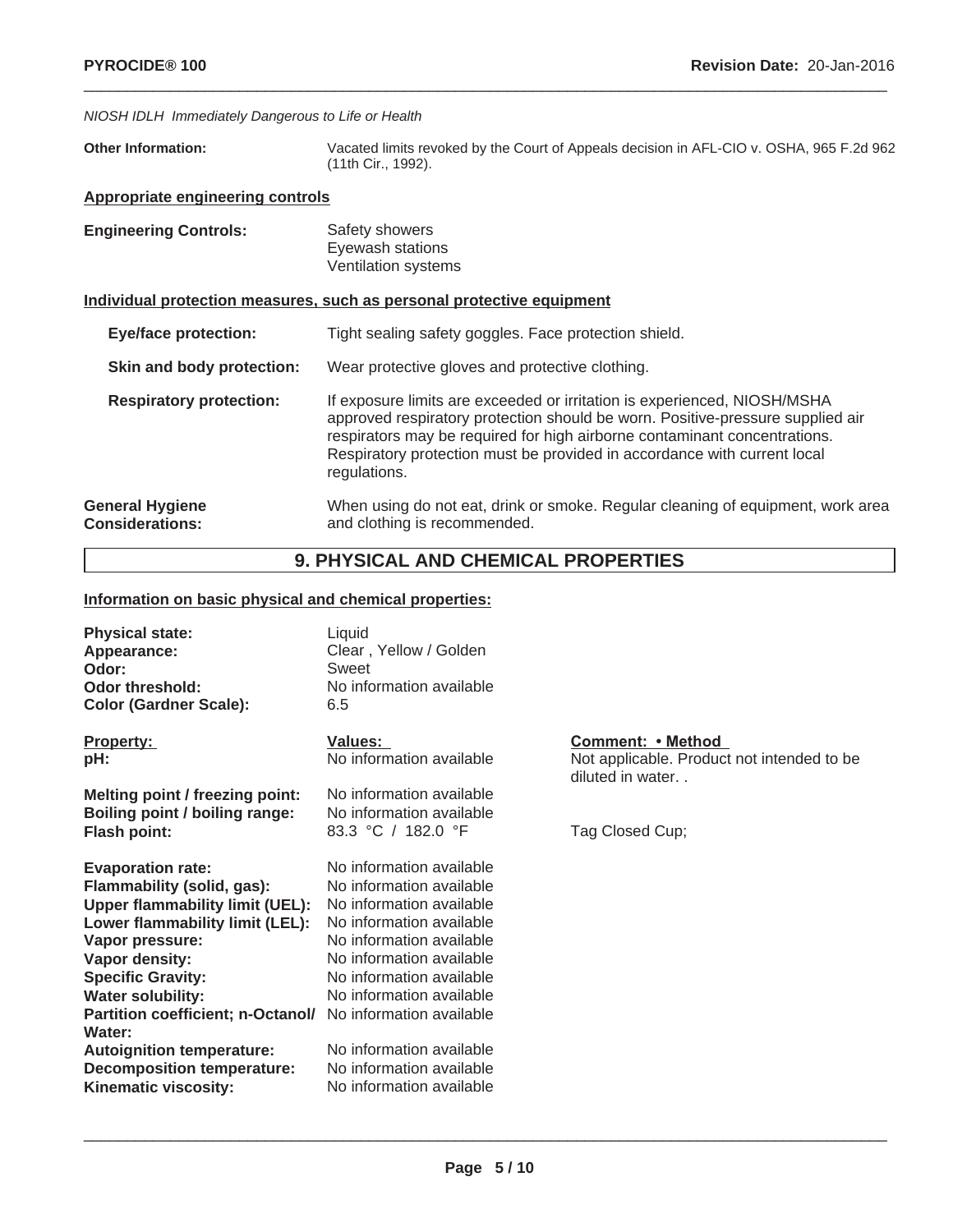| <b>Dynamic viscosity:</b><br><b>Refractive Index:</b>                                                             | 9 cPs $@24.0^{\circ}C$ .<br>1.4449             | ٠.<br>@ 25°C (77°F) |
|-------------------------------------------------------------------------------------------------------------------|------------------------------------------------|---------------------|
| <b>Other Information:</b>                                                                                         |                                                |                     |
| <b>Density:</b><br><b>VOC Content (%):</b>                                                                        | 0.797 g/cm <sup>3</sup> @ 20.0 °C<br>0.04      |                     |
| <b>Miscibility/Solubility:</b><br>Water:<br><b>Alcohol</b><br><b>Aromatic solvents:</b><br>Petroleum distillates: | Immiscible<br>Miscible<br>Miscible<br>Miscible |                     |

# **10. STABILITY AND REACTIVITY**

 $\_$  ,  $\_$  ,  $\_$  ,  $\_$  ,  $\_$  ,  $\_$  ,  $\_$  ,  $\_$  ,  $\_$  ,  $\_$  ,  $\_$  ,  $\_$  ,  $\_$  ,  $\_$  ,  $\_$  ,  $\_$  ,  $\_$  ,  $\_$  ,  $\_$  ,  $\_$  ,  $\_$  ,  $\_$  ,  $\_$  ,  $\_$  ,  $\_$  ,  $\_$  ,  $\_$  ,  $\_$  ,  $\_$  ,  $\_$  ,  $\_$  ,  $\_$  ,  $\_$  ,  $\_$  ,  $\_$  ,  $\_$  ,  $\_$  ,

#### **Reactivity**

No data available

## **Chemical stability**

Stable under recommended storage conditions.

#### **Possibility of Hazardous Reactions**

None under normal processing.

**Hazardous polymerization:** Hazardous polymerization does not occur.

#### **Conditions to avoid**

Heat, flames and sparks.

#### **Incompatible materials:**

Incompatible with strong acids and bases. Incompatible with oxidizing agents.

## **Hazardous Decomposition Products**

Carbon monoxide, Carbon dioxide (CO2).

# **11. TOXICOLOGICAL INFORMATION**

## **Numerical measures of toxicity - Product Information**

| Oral LD <sub>50</sub><br><b>Dermal LD<sub>50</sub></b><br><b>Inhalation LC<sub>50</sub></b><br>Eye contact:<br><b>Skin Contact:</b><br><b>Skin Irritation Index:</b> | $>5,000$ mg/kg (rat)<br>$>2,000$ mg/kg (rabbit)<br>$>8.40$ mg/L (rat; 4 hours)<br>Irritation clearing in 24 hours. (rabbit).<br>Slight irritation at 72 hours. (rabbit).<br>0.96 |
|----------------------------------------------------------------------------------------------------------------------------------------------------------------------|----------------------------------------------------------------------------------------------------------------------------------------------------------------------------------|
| <b>Sensitization:</b>                                                                                                                                                | Sensitizer; skin. (guinea pig).                                                                                                                                                  |
| <b>Comment:</b>                                                                                                                                                      | Some of the above toxicity data was bridged from the insecticide concentrate, that<br>is used in manufacturing this end-use product.                                             |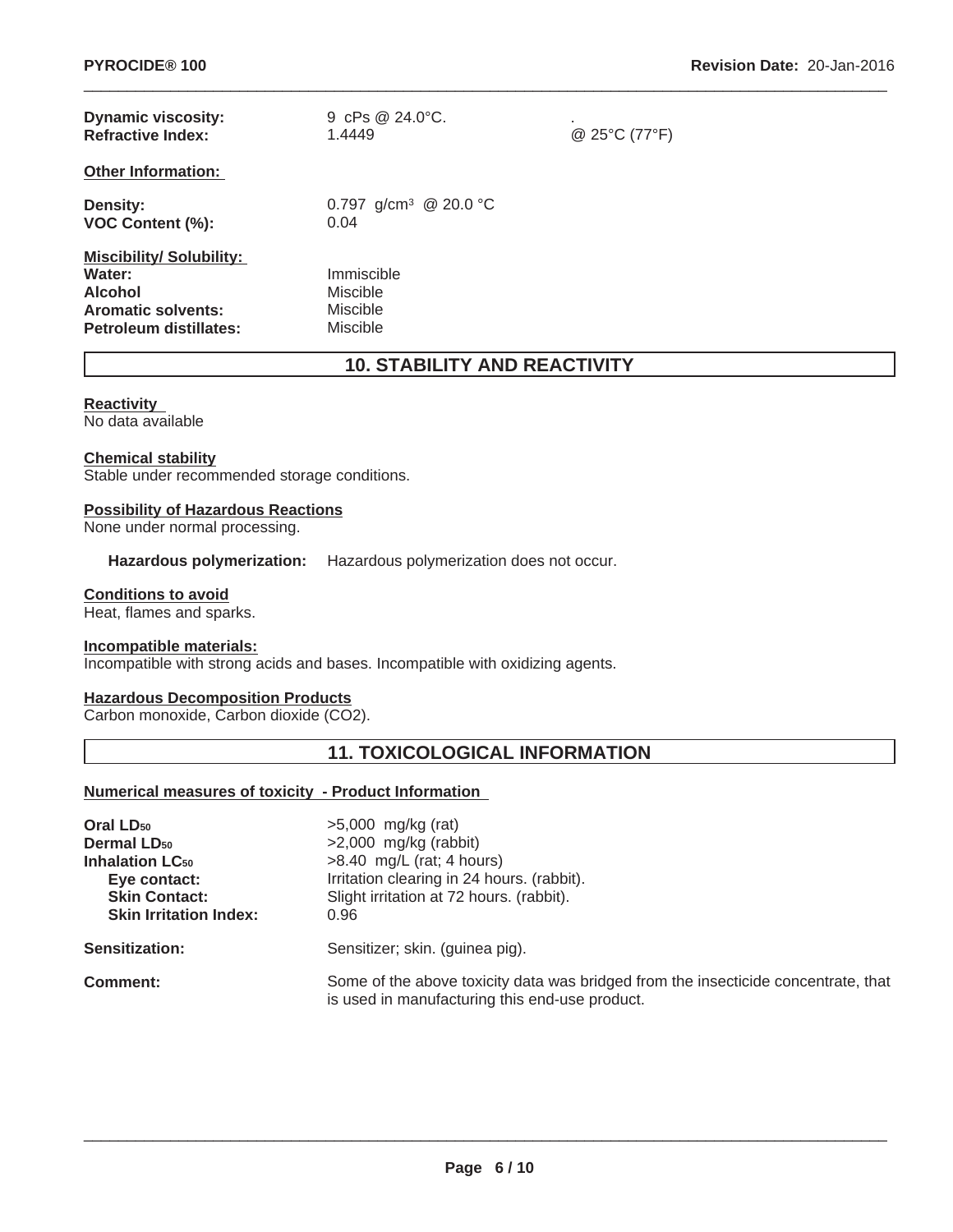| <b>Piperonyl Butoxide:</b><br><b>Carcinogenicity/ Oncogenicity:</b>                                                                                                                 | Marginally higher incidences of benign liver tumors in mice were observed<br>following lifetime high dose exposures to PBO. The significance of these<br>observations is questionable and under review. The doses at which tumors were<br>observed for PBO greatly exceeded potential human exposure from labeled uses.<br>Doses at which these effects were observed greatly exceeded anticipated human<br>dietary intake. At anticipated dietary exposure levels, it is highly unlikely that this<br>product will result in carcinogenic effects. |
|-------------------------------------------------------------------------------------------------------------------------------------------------------------------------------------|-----------------------------------------------------------------------------------------------------------------------------------------------------------------------------------------------------------------------------------------------------------------------------------------------------------------------------------------------------------------------------------------------------------------------------------------------------------------------------------------------------------------------------------------------------|
| Carcinogenicity                                                                                                                                                                     | This product does not contain any carcinogens or potential carcinogens as listed<br>by OSHA, IARC or NTP.                                                                                                                                                                                                                                                                                                                                                                                                                                           |
| <b>Reproductive toxicity:</b><br><b>Developmental Toxicity</b><br><b>Teratogenicity:</b><br><b>STOT - single exposure:</b><br>STOT - repeated exposure:<br><b>Chronic toxicity:</b> | No information available.<br>No information available.<br>No information available.<br>No information available.<br>No information available.<br>Avoid repeated exposure.                                                                                                                                                                                                                                                                                                                                                                           |

# **12. ECOLOGICAL INFORMATION**

#### **Ecotoxicity:**

#### **Persistence and degradability**

No information available.

#### **Bioaccumulation**

No information available.

#### **Other adverse effects:** No information available

#### **Environmental hazards (EPA):**

Do not discharge effluent containing this product into lakes, streams, ponds, estuaries, oceans or other waters unless in accordance with the requirements of a National Pollutant Discharge Elimination System (NPDES) permit and the permitting authority has been notified in writing prior to discharge. Do not discharge effluent containing this product to sewer systems without previously notifying the local sewage treatment plant authority. For guidance contact your State Water Board or Regional Office of the EPA.

# **13. DISPOSAL CONSIDERATIONS**

#### **Waste treatment methods**

| Disposal of wastes:     | Disposal should be in accordance with applicable regional, national and local laws<br>and regulations. For more information, see product label. |
|-------------------------|-------------------------------------------------------------------------------------------------------------------------------------------------|
| Contaminated packaging: | For more information, see product label.                                                                                                        |

# **14. TRANSPORT INFORMATION**

## **DOT (Department of Transportation)**

| <b>UN/ID Number:</b>             | UN3082                                                               |
|----------------------------------|----------------------------------------------------------------------|
| <b>Proper Shipping Name:</b>     | Environmentally hazardous substance, liquid, n.o.s., RQ (Pyrethrins) |
| <b>Hazard Class:</b>             |                                                                      |
| <b>Packing Group:</b>            | Ш                                                                    |
| <b>Reportable Quantity (RQ):</b> | Pyrethrins (1 Lb.)                                                   |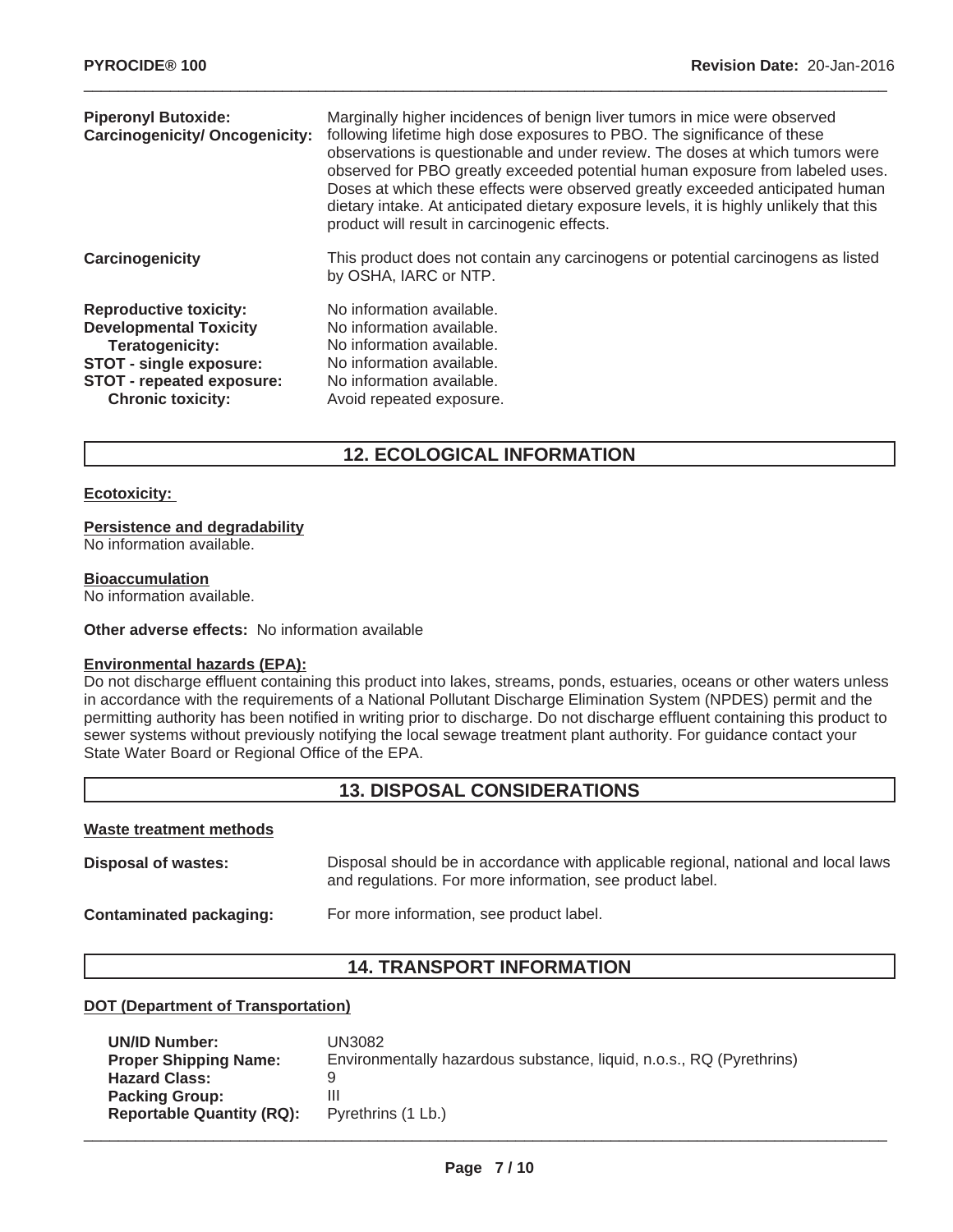| <b>Other Shipping Information:</b>                                                                                        | This material is not regulated as a hazardous material by the DOT in quantities<br>less than 100 Lbs. |  |
|---------------------------------------------------------------------------------------------------------------------------|-------------------------------------------------------------------------------------------------------|--|
|                                                                                                                           | Shipping name for quantities less than 100 Lbs.:<br>Insecticides, Insect or Animal Repellent, Liquid  |  |
| Air (IATA/ ICAO)<br><b>UN/ID Number:</b><br><b>Proper Shipping Name:</b><br><b>Hazard Class:</b><br><b>Packing Group:</b> | <b>UN3082</b><br>Environmentally hazardous substance, liquid, n.o.s., RQ (Pyrethrins)<br>9<br>Ш       |  |
| <b>Vessel (IMO/ IMDG)</b>                                                                                                 |                                                                                                       |  |
| <b>UN/ID Number:</b><br><b>Proper Shipping Name:</b><br><b>Hazard Class:</b><br><b>Packing Group:</b>                     | UN3082<br>Environmentally hazardous substance, liquid, n.o.s., RQ (Pyrethrins)<br>9<br>Ш              |  |

# **15. REGULATORY INFORMATION**

## **US Federal Regulations**

# **SARA 313**

Section 313 of Title III of the Superfund Amendments and Reauthorization Act of 1986 (SARA). This product contains a chemical or chemicals which are subject to the reporting requirements of the Act and Title 40 of the Code of Federal Regulations, Part 372

| <b>Chemical Name</b>               | <b>SARA 313 - Threshold Values %</b> |
|------------------------------------|--------------------------------------|
| Piperonyl Butoxide (PBO) - 51-03-6 |                                      |

## **SARA 311/312 Hazard**

| <b>Categories</b>                 |     |
|-----------------------------------|-----|
| Acute health hazard               | Yes |
| <b>Chronic Health Hazard</b>      | Nο  |
| <b>Fire hazard</b>                | Yes |
| Sudden release of pressure hazard | Nο  |
| <b>Reactive Hazard</b>            | N٥  |

## **CWA (Clean Water Act)**

This product does not contain any substances regulated as pollutants pursuant to the Clean Water Act (40 CFR 122.21 and 40 CFR 122.42)

| <b>Chemical Name</b>           | <b>CWA - Reportable</b> | <b>CWA - Toxic</b> | <b>CWA - Priority</b> | <b>CWA - Hazardous</b> |
|--------------------------------|-------------------------|--------------------|-----------------------|------------------------|
|                                | <b>Quantities</b>       | <b>Pollutants</b>  | <b>Pollutants</b>     | <b>Substances</b>      |
| <b>Pyrethrins</b><br>8003-34-7 | ∣ lb                    |                    | -                     |                        |

## **CERCLA**

This material, as supplied, does not contain any substances regulated as hazardous substances under the Comprehensive Environmental Response Compensation and Liability Act (CERCLA) (40 CFR 302) or the Superfund Amendments and Reauthorization Act (SARA) (40 CFR 355). There may be specific reporting requirements at the local, regional, or state level pertaining to releases of this material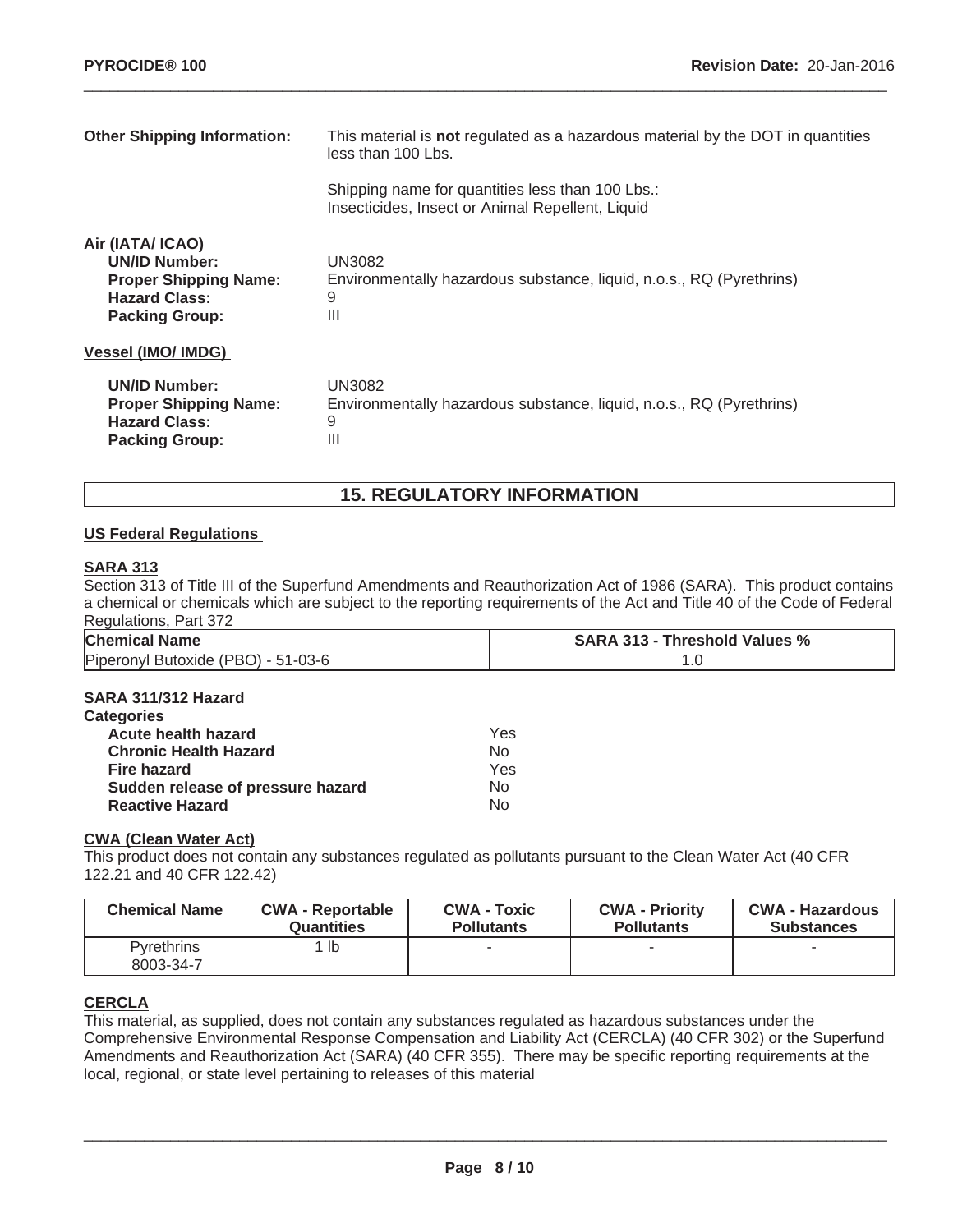| <b>Chemical Name</b>    | <b>Hazardous Substances</b><br><b>RQs</b> | <b>CERCLA/SARA RQ</b> | <b>Reportable Quantity (RQ):</b>         |
|-------------------------|-------------------------------------------|-----------------------|------------------------------------------|
| Pyrethrins<br>8003-34-7 | ∣ lb                                      |                       | RQ 1 lb final RQ<br>RQ 0.454 kg final RQ |

#### **US State Regulations:**

#### **California Proposition 65:**

This product does not contain any Proposition 65 chemicals

#### **U.S. EPA Label Information:**

#### **EPA Registration Number:** 1021-1424

#### **Difference between SDS and EPA (FIFRA) Pesticide label:**

This chemical is a pesticide product registered by the United States Environmental Protection Agency and is subject to certain labeling requirements under federal pesticide law. These requirements differ from the classification criteria and hazard information required for Safety Data Sheets (SDS), and for workplace labels of non-pesticide chemicals. The pesticide label also includes other important information, including directions for use. The hazard information required on the pesticide label is reproduced below:

## Signal word: **CAUTION**

Precautionary Statements:

- Harmful if swallowed.
- Harmful if absorbed through the skin.
- Prolonged or frequently repeated skin contact may cause allergic reactions in some individuals.

**International:**

| <b>TSCA</b>          | Complies        |
|----------------------|-----------------|
| <b>DSL/NDSL</b>      | Complies        |
| <b>EINECS/ELINCS</b> | Complies        |
| <b>ENCS</b>          | Does not comply |
| <b>IECSC</b>         | Complies        |
| <b>KECL</b>          | Does not comply |
| <b>PICCS</b>         | Complies        |
| <b>AICS</b>          | Complies        |

**Legend:**

**TSCA** - United States Toxic Substances Control Act Section 8(b) Inventory

**DSL/NDSL** - Canadian Domestic Substances List/Non-Domestic Substances List

**EINECS/ELINCS** - European Inventory of Existing Chemical Substances/European List of Notified Chemical Substances

**ENCS** - Japan Existing and New Chemical Substances

**IECSC** - China Inventory of Existing Chemical Substances

**KECL** - Korean Existing and Evaluated Chemical Substances

**PICCS** - Philippines Inventory of Chemicals and Chemical Substances

**AICS** - Australian Inventory of Chemical Substances

## **16. OTHER INFORMATION, INCLUDING DATE OF PREPARATION OR LAST REVISION.**

| <b>Issue Date:</b> | <b>Revision Date:</b> | <b>Revision Note:</b>   |
|--------------------|-----------------------|-------------------------|
| 20-Jan-2016        | 20-Jan-2016           | - New SDS.              |
|                    |                       | - GHS - Classification. |